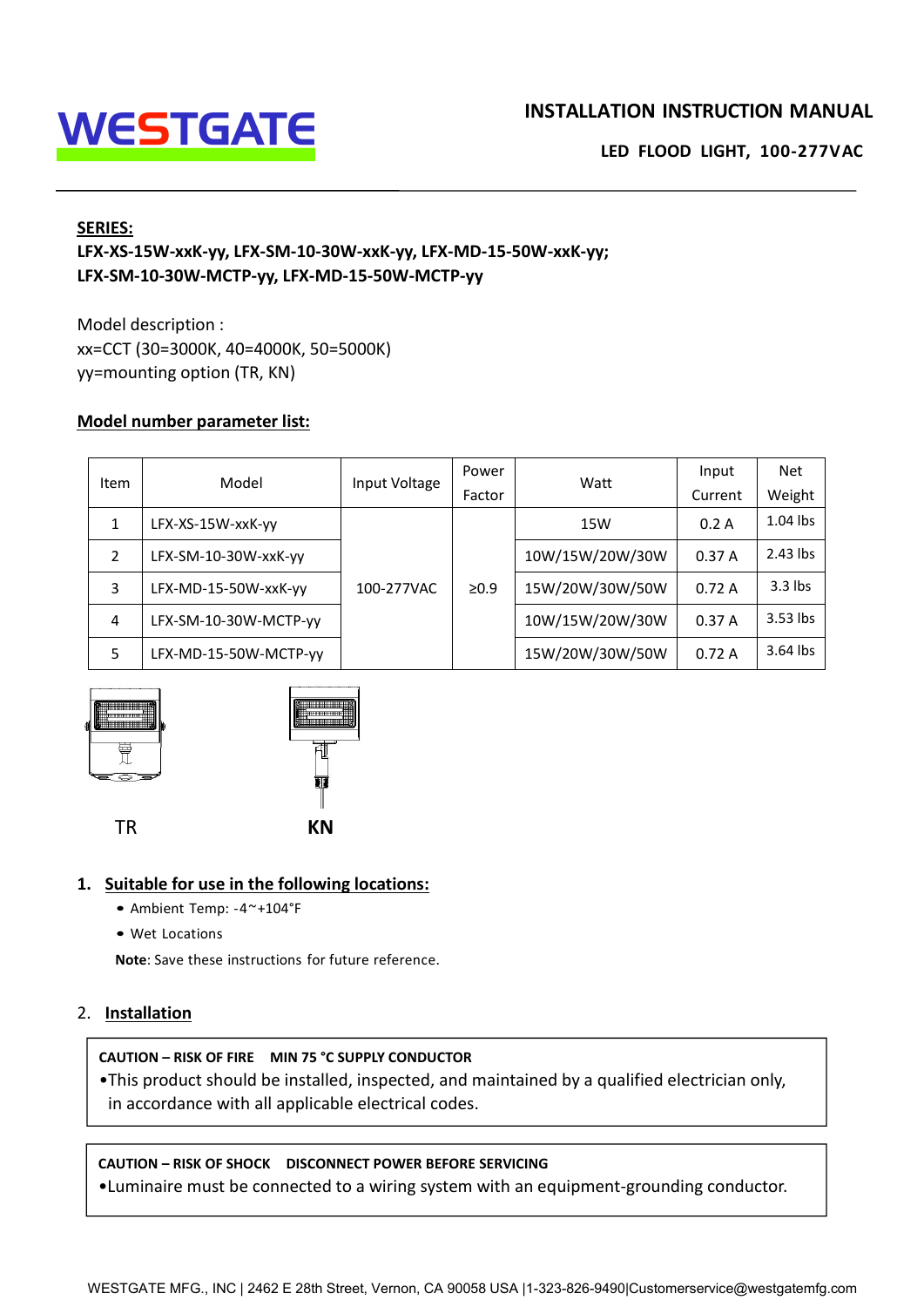# **Warning:**

**IVarning:**<br> **IDENTIFY:**<br> **IDENTIFY:**<br> **IDENTIFY:**<br> **IDENTIFY:**<br> **IDENTIFY:**<br> **IDENTIFY:**<br> **IDENTIFY:**<br> **IDENTIFY:**<br> **IDENTIFY:**<br> **IDENTIFY:**<br> **IDENTIFY:**<br> **IDENTIFY:**<br> **INSTEDS:**<br> **INSTEDS:**<br> **INSTEDS:**<br> **Refer to the fol** Franklington:<br>
•Make sure the supply voltage is the same as the rated luminaire voltage.<br>
•Do not install where the marked operating temperatures exceed the ignition temp<br>
the hazardous atmosphere.<br>
•Do not operate in ambi Warning:<br>
To avoid explosion:<br>
• Make sure the supply voltage is the same as the rated lur<br>
• Do not install where the marked operating temperatures<br>
the hazardous atmosphere.<br>
• Do not operate in ambient temperatures abov **Warning:**<br>•Make sure the supply voltage is the same as the rated luminaire voltage.<br>•Do not install where the marked operating temperatures exceed the ignition temperature of<br>•Do not operate in ambient temperatures above **Warning:**<br>•Make sure the supply voltage is the same as the rated luminaire voltage.<br>•Do not install where the marked operating temperatures exceed the ignition temperature of<br>•Do not operate in ambient temperatures above Warning:<br>To avoid explosion:<br>•Make sure the supply voltage is the same as the rated luminaire<br>•Do not install where the marked operating temperatures excee<br>the hazardous atmosphere.<br>•Do not operate in ambient temperatures **Varning:**<br>
To avoid explosion:<br> **•**Nake sure the supply voltage is the same as the rated luminaire voltage.<br> **•Do** not istall where the marked operating temperatures exceed the ignition temperature of<br> **•** the hazardous a Warning:<br>
To avoid explosion:<br>
•Make sure the supply voltage is the same as the rated luminaire voltage.<br>
•Do not install where the marked operating temperatures exceed the ignition temp<br>
•Do not operate in ambient tempera

- 
-